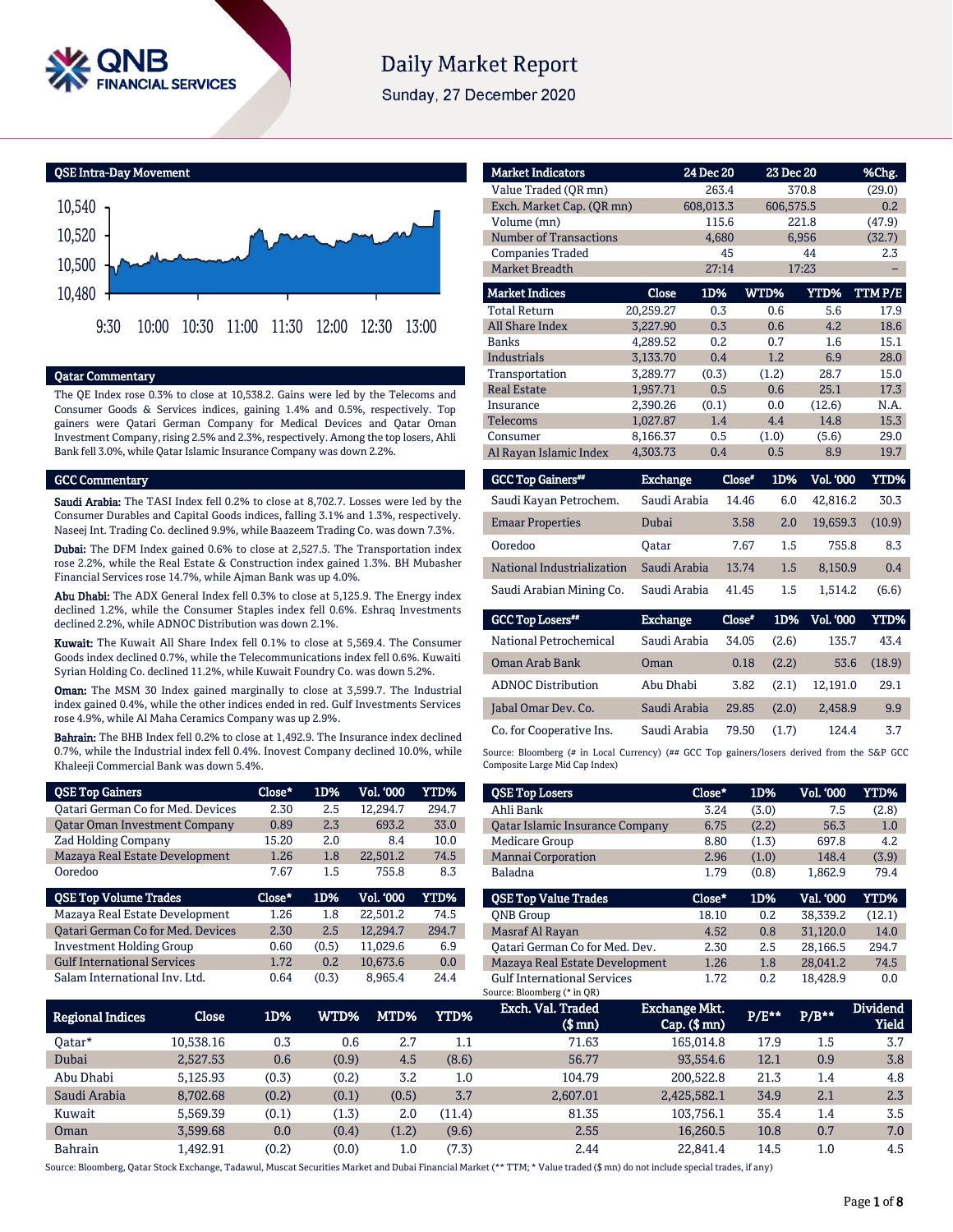# Qatar Market Commentary

- The QE Index rose 0.3% to close at 10,538.2. The Telecoms and Consumer Goods & Services indices led the gains. The index rose on the back of buying support from GCC and Foreigners shareholders despite selling pressure from Qatari and Arab shareholders.
- Qatari German Company for Medical Devices and Qatar Oman Investment Company were the top gainers, rising 2.5% and 2.3%, respectively. Among the top losers, Ahli Bank fell 3.0%, while Qatar Islamic Insurance Company was down 2.2%.
- Volume of shares traded on Thursday fell by 47.9% to 115.6mn from 221.8mn on Wednesday. Further, as compared to the 30-day moving average of 224.4mn, volume for the day was 48.5% lower. Mazaya Real Estate Development and Qatari German Company for Medical Devices were the most active stocks, contributing 19.5% and 10.6% to the total volume, respectively.

| <b>Overall Activity</b>    | Buy %* | Sell %* | Net (QR)       |
|----------------------------|--------|---------|----------------|
| Qatari Individuals         | 49.45% | 45.92%  | 9,276,984.0    |
| <b>Oatari Institutions</b> | 14.84% | 21.30%  | (17,017,913.8) |
| Qatari                     | 64.28% | 67.22%  | (7,740,929.8)  |
| <b>GCC Individuals</b>     | 2.57%  | 0.70%   | 4,921,795.2    |
| <b>GCC</b> Institutions    | 2.50%  | 2.84%   | (911, 420.4)   |
| GCC                        | 5.07%  | 3.55%   | 4,010,374.8    |
| Arab Individuals           | 12.27% | 13.09%  | (2,176,996.8)  |
| <b>Arab Institutions</b>   | 0.63%  |         | 1,665,000.0    |
| Arab                       | 12.90% | 13.09%  | (511, 996.8)   |
| Foreigners Individuals     | 3.98%  | 4.59%   | (1,603,984.2)  |
| Foreigners Institutions    | 13.77% | 11.55%  | 5,846,536.1    |
| <b>Foreigners</b>          | 17.75% | 16.14%  | 4,242,551.8    |

Source: Qatar Stock Exchange (\*as a % of traded value)

## Global Economic Data

| Date  | Market | Source        | <b>Indicator</b>                   | Period     | Actual    | <b>Consensus</b> | <b>Previous</b> |
|-------|--------|---------------|------------------------------------|------------|-----------|------------------|-----------------|
| 12/24 | US     | Bloomberg     | <b>Bloomberg Consumer Comfort</b>  | 20-Dec     | 47.0      | -                | 48.4            |
| 12/24 | Japan  | Bank of Japan | <b>PPI Services YoY</b>            | <b>Nov</b> | $-0.60%$  | $-0.60%$         | $-0.50%$        |
| 12/25 | Japan  | <b>METI</b>   | <b>Retail Sales MoM</b>            | Nov        | $-2.00\%$ | $-0.80%$         | 0.40%           |
| 12/25 | Japan  | <b>METI</b>   | <b>Retail Sales YoY</b>            | <b>Nov</b> | 0.70%     | 1.80%            | 6.40%           |
| 12/25 | China  | <b>SAFE</b>   | <b>BoP Current Account Balance</b> | 302020     | \$92.2bn  | -                | \$94.2bn        |

Source: Bloomberg (s.a. = seasonally adjusted; n.s.a. = non-seasonally adjusted; w.d.a. = working day adjusted)

# News

Qatar

- Fitch affirms QIIK's strong rating at 'A' with a 'Stable' outlook Global credit rating agency Fitch has published Qatar International Islamic Bank's (QIIK) full rating report, demonstrating the same the bank's strong rating at 'A' with a 'Stable' outlook. This is based on the bank's financial statements at the end of the third quarter of 2020, which attests to the fact that QIIK has maintained a strong financial position and responded in a suitable manner to the new challenges in line with the high solvency of Qatar's economy across all sectors. In its report, Fitch relied on a number of important factors, among which is the extremely high probability of support from the Qatari authorities in case of need. This reflects the strong ability of Qatar to support its domestic banks combined with QIIK's strong position in the local financial sector and its creditworthiness, which support its rating. Fitch said, "QIIK has high quality assets with a very low ratio of nonperforming financing. The bank was able to maintain a solid profitability and its financial position is supported by the bank's established Islamic deposit franchise, which comprises domestic retail deposits, with low reliance on external deposits and funding." Fitch also noted, "QIIK's profitability metrics are strong compared with its peers, given sound cost management with a high-quality investment portfolio and a significant decrease in the bank's risk indicators." (Gulf-Times.com)
- QLM to hold constitutive general assembly meeting on December 30 – QLM Life and Medical Insurance Company (QLM) will hold the constitutive general assembly meeting on December 30, 2020 and in the absence of the quorum the second meeting will be held on January 01, 2021. The agenda includes – (1) Hear and approve the Founder's report on the incorporation activities and related costs, (2) Approve the company's Memorandum and Articles of Association, (3) Approve the appointment of the members of the company's first Board of Directors, (4) Approve the appointment of the auditors for the first Financial Year and determine their Fees, and (5) Announcement of the incorporation of the company. (Gulf-Times.com)
- Qatar outperforms GCC region in projects market Qatar outperformed the GCC region in the projects market as Doha saw a 36% YoY growth in projects awarded in third quarter of 2020 against a 67% plunge in the region, according to Kamco Invest. The double-digit expansion in Doha's project awards, amidst the COVID-19 pandemic, indicates the growing potential for the private sector, especially in the construction and transport sectors, which made up 90% of the new contracts awarded during 3Q2020. The sectors are also expected to contribute more to the country's non-hydrocarbon GDP as necessary legislation has been put in place for the public private partnerships (PPP) and considering the new property law,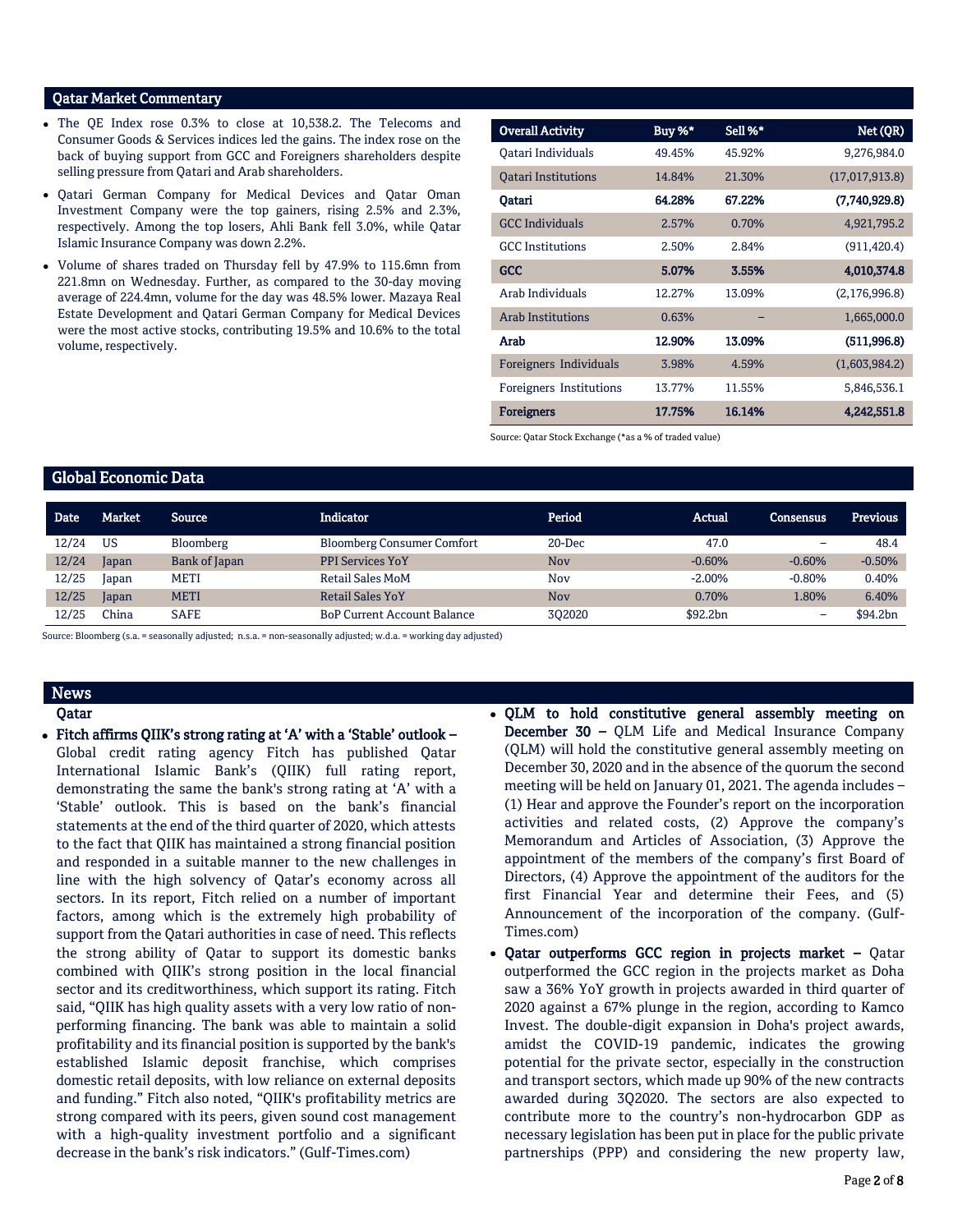which is advantageous to both foreign investors and to expatriate residents in Qatar. Total value of new contracts awarded by Qatar shot up 35.6% YoY to \$3.4bn during 3Q2020; revalidating Qatar's strong macroeconomic growth potential in 2021 and beyond. The country's projects market constituted about 26% of the total in the Gulf region. Finding that Qatar's construction and transport sectors constituted over 90% of the new projects awarded during 3Q this year, Kamco Invest said some of the new contracts that headlined the jump in new projects during this period Public Works Authority's (Ashghal) awarding of nine new road and infrastructure contracts valued around \$981mn to local companies. (Gulf-Times.com)

 Qatar Airways, China Southern Airlines launch codeshare – Qatar Airways announced the first stage of codeshare cooperation with China Southern Airlines has begun with the Chinese carrier placing its code on Qatar Airways flights between Guangzhou and Doha. Flights are already available for sale with the first codeshare flights starting from December 27, 2020. This codeshare agreement is the first step in the strengthening of cooperation between both airlines, since Qatar Airways acquired 5% of China Southern Airlines in December 2018. The codeshare flights will enable China Southern Airlines' passengers to book travel on Qatar Airways' flights between Guangzhou and Doha and onwards to more than 60 destinations in Africa, Europe and the Middle East. The next stage of the codeshare agreement will see the Chinese carrier also place its code on Qatar Airways flights between Beijing and Doha, once the current restrictions for flights in and out of China are lifted. (Peninsula Qatar)

## International

- Millions of Americans lose jobless benefits as Trump refuses to sign aid bill – Millions of Americans saw their jobless benefits expire on Saturday after US President Donald Trump refused to sign into law a \$2.3tn pandemic aid and spending package, protesting that it did not do enough to help everyday people. Trump stunned Republicans and Democrats alike when he said this week he was unhappy with the massive bill, which provides \$892bn in badly needed coronavirus relief, including extending special unemployment benefits expiring on December 26, and \$1.4tn for normal government spending. Without Trump's signature, about 14mn people could lose those extra benefits, according to Labor Department data. A partial government shutdown will begin on Tuesday unless Congress can agree a stop-gap government funding bill before then. After months of wrangling, Republicans and Democrats agreed to the package last weekend, with the support of the White House. Trump, who hands over power to Democratic President-elect Joe Biden on January 20, did not object to terms of the deal before Congress voted it through on Monday night. But since then he has complained that the bill gives too much money to special interests, cultural projects and foreign aid, while its onetime \$600 stimulus checks to millions of struggling Americans were too small. He has demanded that be raised to \$2,000. (Reuters)
- Mastercard report: US holiday retail sales rise 3% as online shopping booms  $-$  US retail sales rose 3% during this year's expanded holiday shopping season from October 11 to December 24, a report by Mastercard Inc said on Saturday,

powered by a pandemic-driven shift toward online shopping. US ecommerce sales jumped 49% in this year's holiday shopping season, according to Mastercard SpendingPulse report, underscoring the COVID-19 pandemic's role in transforming customers' shopping habits. Holiday e-commerce sales made up 19.7% of total retail sales this year, the data showed, noting that options such as buy online and pick-up-instore, contactless technologies were key for retailers. The holiday shopping season can account for the majority of certain retailers' annual sales, but the health crisis meant several retailers including Walmart Inc and Target Corp, faced with capacity constraints in certain stores, rolled out their holiday promotions early. E-commerce giant Amazon.com Inc also pushed back its annual summer promotional event to October, marking a longer-than-ever holiday season for retailers who missed out on sales for several weeks during the lockdowns earlier this year. (Reuters)

- EU trade deal brings little progress for UK's giant financial sector - The European Union cannot decide yet on granting Britain access to the bloc's financial market, even though London and Brussels have agreed a trade deal, a European Commission official said. While the landmark trade deal agreed on Thursday set rules for industries such as fishing and agriculture, it did not cover Britain's much larger and influential finance sector. There were hopes the trade deal would pave the way for more access to the EU for Britain's finance industry, but the EU indicated it was in no rush to grant it. Brussels has only granted financial market access, known as "equivalence", for two financial activities from January 1, when Britain will have left the EU's single market. The Bank of England has said there could be disruption in markets if no further access is allowed. Just minutes after Britain and the EU hailed their agreement on trade, the bloc's executive said it wanted a "series of further clarifications" on how Britain will diverge from EU rules after December 31. (Reuters)
- BBC says obtained full copy of post-Brexit trade deal The post-Brexit trade deal reached by the UK and the European Union (EU) goes beyond the EU's so-called "Canada-style" trade accord, the BBC said, citing what it said was a full copy of the accord. The 1,246-page document includes about 800 pages of annexes and footnotes, the BBC said bbc.in/3nRtXls, adding that the pages of legal text will determine every aspect of trade between the UK and the EU. British Prime Minister Boris Johnson on Thursday had described the last-minute agreement as a "jumbo" free trade deal along the lines of that between the EU and Canada, and urged Britain to move on from the divisions caused by the 2016 Brexit referendum. The BBC report added that at first look, the full post-Brexit text went beyond a socalled "Canada-style" deal. One annex revealed a late compromise on electric cars, the BBC reported. The EU had sought to offer tariff-free access only to those British cars made mostly with European parts. That will now be phased in over six years, but is less generous than the UK had requested, the BBC said. There is a clear commitment not to lower standards on the environment, workers' rights and climate change from those that currently exist and mechanisms to enforce them, the BBC reported. However, it added that there is also a mutual right to "rebalance" the agreement if there are "significant divergences" in the future capable of "impacting trade".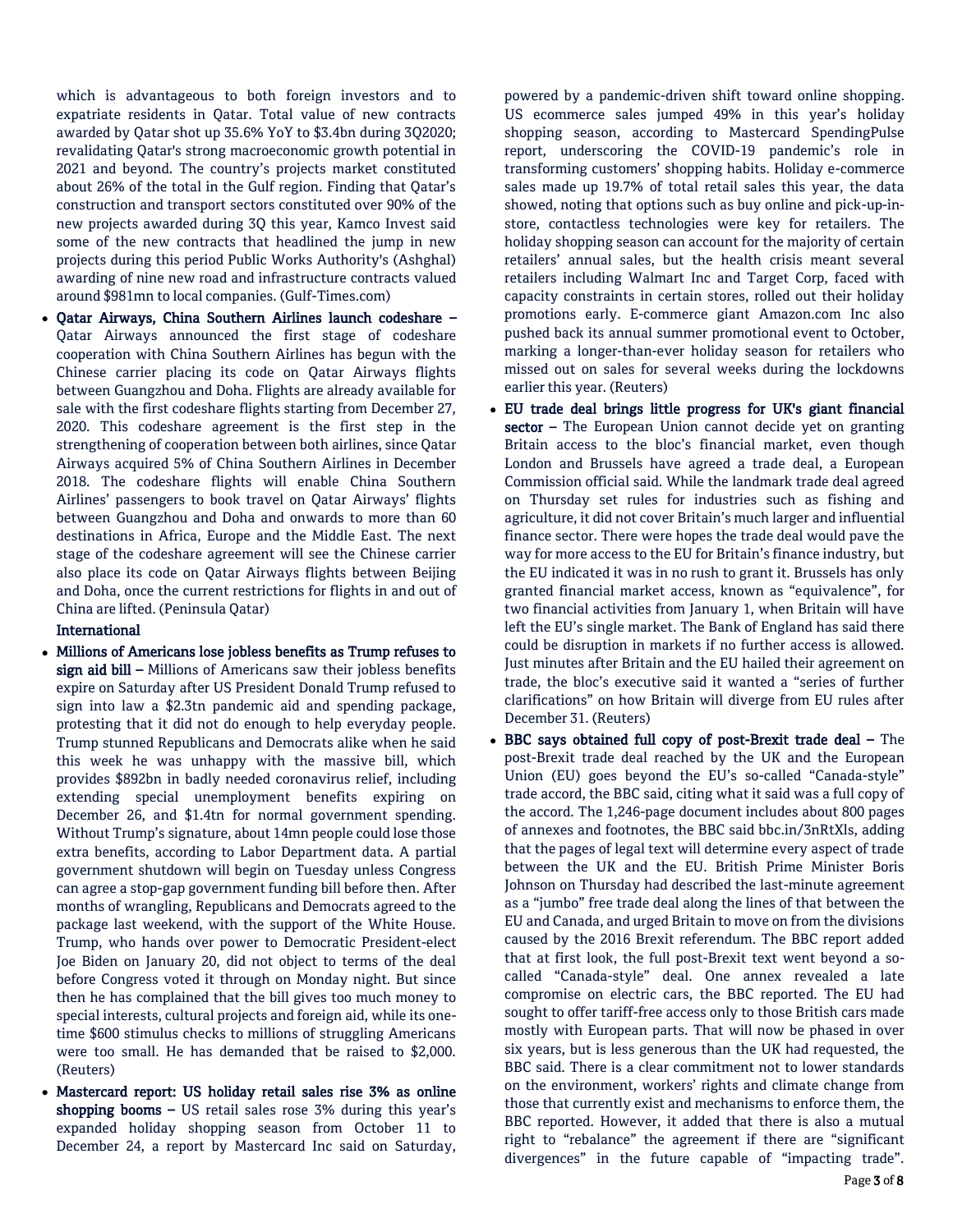Similarly, the restrictions compensation for unfair subsidies to companies "do not apply" in situations such as natural disasters, the BBC said. That will exempt the EU's large current pandemic support package for aviation, aerospace, climate change and electric cars. Britain clinched a narrow Brexit trade deal with the European Union on Thursday, just seven days before it exits one of the world's biggest trading blocs. (Reuters)

- EU Parliament says it will decide on Brexit deal in new year The European Parliament said it will analyze the post-Brexit trade deal clinched by the EU and Britain in detail before deciding whether to approve the agreement in the new year. The two sides reached the deal just seven days before Britain exits one of the world's biggest trading blocs in its most significant global shift since the loss of empire. "The European Parliament will now analyze the agreement in detail before deciding whether to give consent in the new year," European Parliament head David Sassoli said in a statement. Sassoli said parliament had been "clear from the outset on our red lines" and worked closely with EU Brexit negotiator Michel Barnier throughout the talks, but said parliament's approval was not guaranteed. "If the European Parliament decides to approve the agreement, it will monitor closely how it is implemented," he said. Leaders of the political groups in parliament will meet on Dec. 28 at 10:00 CET to discuss the outcome of the EU-UK talks, a spokesman said on Twitter. The EU's chief executive, Ursula von der Leyen, and Barnier were invited to the meeting. "We are about to close the never-ending Brexit saga, but we aren't there yet. The European Parliament will take its time before finally approving the text," Manfred Weber, chair of the largest group of lawmakers in parliament, said on Twitter. The legislative assembly will resume meetings in January, in the format of committees and a plenary, before deciding to approve the agreement or not. (Reuters)
- Tokyo December core consumer prices fall at fastest pace in over 10 years - Tokyo consumer prices fell the fastest in more than a decade, while Japan's jobs market and retail sales remained subdued, data showed, raising the risks of a return to deflation as the COVID-19 pandemic hammers demand. The world's third-biggest economy recovered in the three months to September from its worst postwar contraction, but a third wave of the coronavirus infections threatens the economic revival. The Bank of Japan unveiled a plan last week to examine more effective ways to achieve its elusive 2% inflation target. The core consumer price index (CPI) for Japan's capital, including oil products but excluding fresh food, fell 0.9% in December from a year earlier, the steepest drop since September 2010. That was deeper than economists' median estimate for a 0.8% fall and deepened from a 0.7% decline in November. The December drop was the fastest downturn since September 2010, when core consumer prices slumped 1.0%. Nationwide data last week for November also showed the steepest price slump since late 2010. Japan's seasonally adjusted unemployment rate fell to 2.9%, better the median forecast of 3.1%, government data showed. In October, the jobless rate stood at 3.1%. There were 1.06 jobs per applicant in November, up from the previous month's 1.04, labor ministry data showed, but still near September's sevenyear low 1.03. The pandemic remained a drag on consumer spending, with a renewed spike in infections raising fresh risks for a weakened economy. Japanese retail sales a moderate 0.7%

in November from a year earlier, the second straight gain but slower than October's 6.4% jump and below the median market forecast for a 1.7% gain. (Reuters)

 China to leapfrog US as world's biggest economy by 2028 – China will overtake the US to become the world's biggest economy in 2028, five years earlier than previously estimated due to the contrasting recoveries of the two countries from the COVID-19 pandemic, a think tank said. The CEBR said China's "skilful management of the pandemic", with its strict early lockdown, and hits to long-term growth in the West meant China's relative economic performance had improved. China looked set for average economic growth of 5.7% a year from 2021-25 before slowing to 4.5% a year from 2026-30. While the US was likely to have a strong post-pandemic rebound in 2021, its growth would slow to 1.9% a year between 2022 and 2024, and then to 1.6% after that. Japan would remain the world's third-biggest economy, in dollar terms, until the early 2030s when it would be overtaken by India, pushing Germany down from fourth to fifth. The UK, currently the fifth-biggest economy by the CEBR's measure, would slip to sixth place from 2024. However, despite a hit in 2021 from its exit from the European Union's single market, British GDP in dollars was forecast to be 23% higher than France's by 2035, helped by Britain's lead in the increasingly important digital economy. Europe accounted for 19% of output in the top 10 global economies in 2020 but that will fall to 12% by 2035, or lower if there is an acrimonious split between the EU and Britain, the CEBR said. It also said the pandemic's impact on the global economy was likely to show up in higher inflation, not slower growth. (Reuters)

# Regional

 Fitch sees sustainable demand for Gulf corporate debt in 2021 – The refinancing of maturing debt and the current low rate regime prompt the GCC corporate sector, which has Stable outlook, to increasingly tap the debt markets in 2021, according to Fitch, a global credit rating agency. "The refinancing risk of high-investment-grade GCC issuers is mitigated by sustainable demand from regional and global institutional investors," Fitch said in its report. Finding that corporate capital-market issuances remain geared towards Sukuk, the rating agency said, "We forecast Shari'ah-compliant issuers and investors to support the growth momentum of Sukuk in the GCC in 2021." Ample market liquidity and low interest rates since late 2018 resulted in increased corporate borrowing, causing funds from operations (FFO) net leverage to jump four-fold compared to 2019 levels. "WE forecast this peak leverage to ease in 2021 after a drawdown on committed lines in various sectors, particularly O&G (oil and gas), real estate and utilities," it said, viewing liquidity in the O&G and TMT (technology, media and telecom) sectors as adequate, with high levels of unrestricted cash, smooth debt maturity profiles and relatively high headroom of committed undrawn lines. Middle East Sukuk issuances constituted nearly 70% of Fitch-rated Sukuk in the third quarter of 2020. Sovereigns have the greatest share of issuance, followed by corporates and, lastly, financial institutions. Fitch rated \$116.2bn of Sukuk globally as of 3Q2020. "In 2021, we expect investors to continue focusing on green and sustainable investment," it said, adding green Sukuk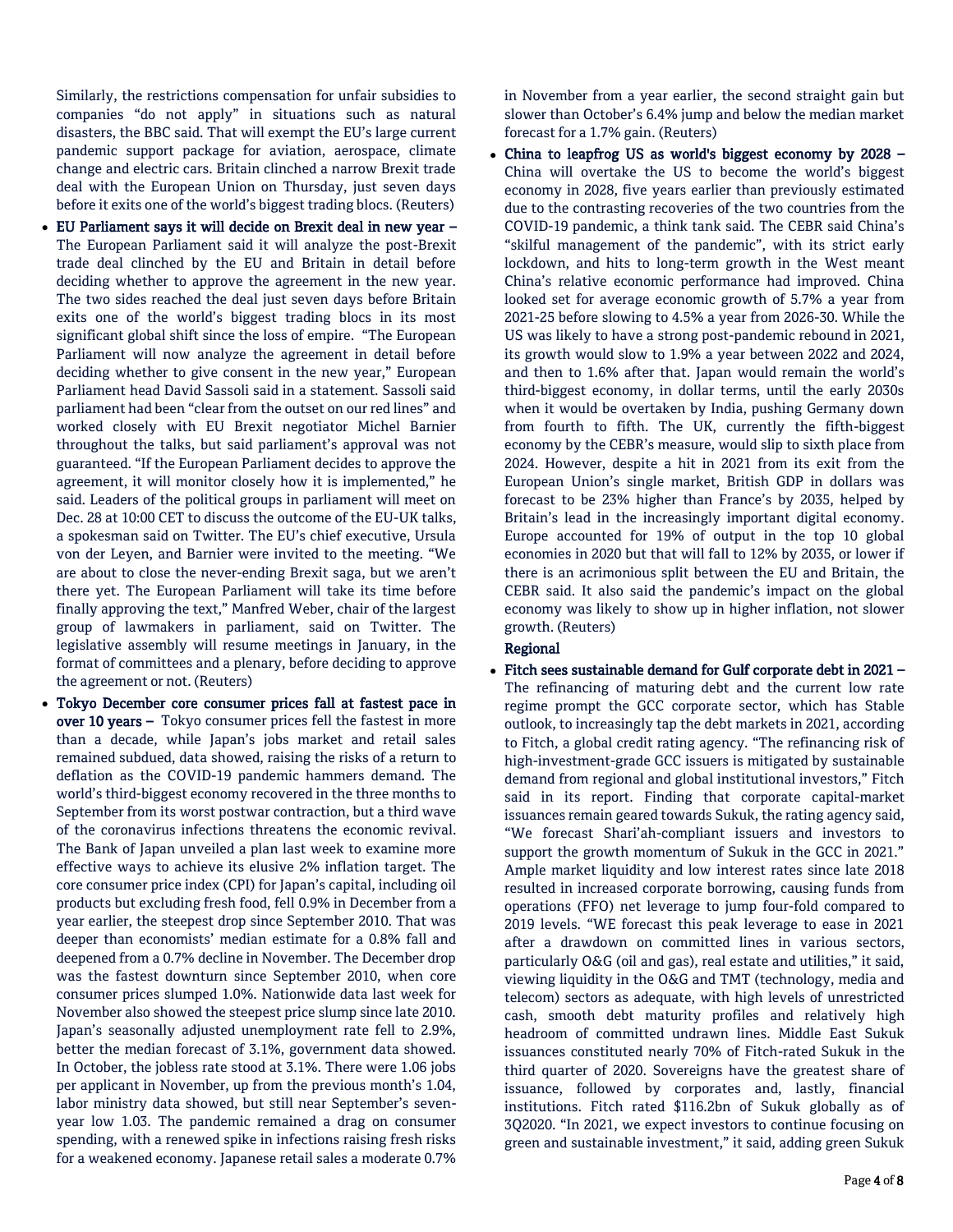currently represents 6.2% of Fitch's global Sukuk portfolio. The rating agency's Stable outlook for the GCC corporate sector in 2021 reflects the likely stability of oil prices (a key driver of gross domestic product or GDP) throughout 2021 and improved GDP compared to 2020. In addition, the expected reopening of travel and tourism – sectors that contributed nearly 8%-9% of regional GDP in 2019 – is likely to result in some economic recovery, although short of 2019 levels, it said. "We expect the post-pandemic recovery to be relatively slow among some GCC economies in light of increasing fiscal deficits," it said. Most GCC corporates have reduced their capex budgets for 2020, before a gradual increase in 2021. Dividends, however, will be subject to further reductions as companies increasingly focus on discretionary free cash flow (FCF). "We expect most sectors in the GCC to experience a gradual increase in demand in 2021, partially supported by selective government spending," it said. Finding that rated issuers in the O&G, TMT and utilities sectors have sufficient liquidity buffers and positive FCF generation to navigate slow economic recoveries; it said "we expect regulation to be supportive." (Gulf-Times.com)

- Fitch: Saudi banks supported by retail mortgages amid pandemic – Banks operating in Saudi Arabia have been facing a challenging operating environment since the first quarter of 2020, pressured by the coronavirus (COVID-19) pandemic and falling oil prices, Fitch Ratings (Fitch) said in a recent report. This resulted in heightened pressure on the sector's asset quality and profitability, the international credit rating agency pointed out. Nevertheless, the weighted average viability rating (VR) of Saudi banks at 'bbb+' is still the highest in the GCC region. During the first 10 months of the year, loans provided by Saudi banks grew by 12.7% on the back of the sustained momentum in retail mortgages, along with the operating environment showing signs of recovery. The Negative Outlook on Saudi Arabian banks' ratings reflects heightened pressures on the operating environment and the Negative Outlook on the sovereign rating. Asset-quality metrics of the banking sector were stable in the January-September period on the back of government forbearance measures and strong growth, spurred by corporate agreements and retail mortgages before the crisis. This will likely be undermined by higher corporate defaults in a weaker operating environment, but also delayed asset-quality problem recognition from 1Q2021, as government forbearance measures expire. The Saudi banking sector is still well-capitalized, registering an average common equity tier 1 ratio of 17.8% at the end of 3Q2020, one of the highest rates in the world. (Bloomberg)
- Arab Monetary Fund adds Saudi Riyal as settlement currency in 'Buna' - The Saudi Central Bank and the Arab Monetary Fund (AMF) announced on Thursday the inclusion of the Saudi Riyal as a settlement currency in Buna, the regional cross-border payment system owned by the AMF. The National Commercial Bank (NCB) has been assigned as a settlement bank for the Saudi currency. NCB has been awarded this role, as by the terms of the agreement signed with Buna and has completed all the required technical tests and integration process to provide transaction services in Saudi Riyal through Buna's platform. The Saudi Riyal is the third Arab settlement currency to join Buna's payment platform, following the inclusion of the UAE

Dirham and Egyptian Pound consecutively. This milestone comes in line with Buna's ongoing efforts to build its network of participant banks as well as Arab and International currencies. (Zawya)

- Saudi Arabia registers SR16.36bn trade surplus in October Saudi Arabia has recorded a trade surplus of SR16.36bn in October 2020, down 48.7% from SR31.88bn during the same month of 2019, according to a monthly report issued by Saudi Arabia's General Authority for Statistics (GaStat). In October, the trade surplus was affected by a 15.6% decrease in the volume of trade exchange to SR99.24bn, compared to SR117.54bn in the corresponding period of 2019. Saudi Arabia's merchandise exports shrank by around 24.7% or SR18.96bn to SR57.8bn in October 2020 from SR76.76bn in October 2019. Lower merchandise exports were driven by a 32.7% YoY drop in oil exports and a 0.3% YoY decline in non-oil exports. In October, China topped Saudi Arabia's merchandise trade partners with SR10.5bn exports, followed by India and the UAE with SR5.37bn and SR5.14bn, respectively. Meanwhile, Saudi Arabia's imports reached SR41.44bn in October 2020, down 16.8% from SR49.8bn in the year-ago period. It is noteworthy to mention that in September, Saudi Arabia achieved a trade surplus of SR12.77bn, down by 63.37% or SR22.09bn from SR34.86bn in the year-ago month. (Bloomberg)
- Investments in non-oil industries in Saudi Arabia jump to \$3.1bn in 3Q2020 – Investments in non-oil industries in Saudi Arabia jumped to \$3.1bn (SR11.63bn) in the third quarter of 2020, compared with \$624.2mn (SR2.34bn) a quarter earlier, according to a report released by the Ministry of Investment. In September, investments of non-oil factories amounted to \$2.32bn (SR8.7bn), the highest value during 3Q2020. Foreign direct investment (FDI) inflows to the Gulf country hit \$2.56bn in the first half of the year, with the first quarter accounting for \$1.61bn. According to recent data from the Saudi Central Bank (SAMA) and the UNCTAD, FDI rate in the Kingdom rose by 7.9% in 1H2020, whereas shrank by 49% globally. During 3Q2020, the investment ministry issued 306 investment licenses, an annual increase of 21% and a quarterly surge of 96%. (Zawya)
- Saudi oil exports in October fall by almost a third Saudi Arabia's oil exports in October fell by SR18.9bn, down by nearly a third, while non-oil exports fell by 0.3%. Overall exports fell by 24.7% mainly due to the fall in oil shipments, which made up about two-thirds of the total compared to about three quarters in October last year. Oil exports in October fell by 32.7% YoY but were up by 3.7% from September. Total exports were up 8.4%, or SR4.48bn, compared to September. The world's largest oil exporter's economy is forecast to shrink by 5% this year, the International Monetary Fund has said. (Zawya)
- Saudi Arabia eyes \$58.5bn tourism investment by 2023 The Saudi tourism ministry is looking to attract new investments worth SR220bn (\$58.5bn) by 2023 and more than SR500bn (\$133bn) by 2030, said a report. Addressing a session on 'Future sectors' at the Saudi Budget Forum 2021, Saudi Tourism Minister Ahmed Al-Khateeb said that Saudi Arabia had opened its doors to tourists last year as part of its tourism strategy, drawing more than 500,000 visitors from over 25 countries before the outbreak of the coronavirus pandemic, Saudi Gazette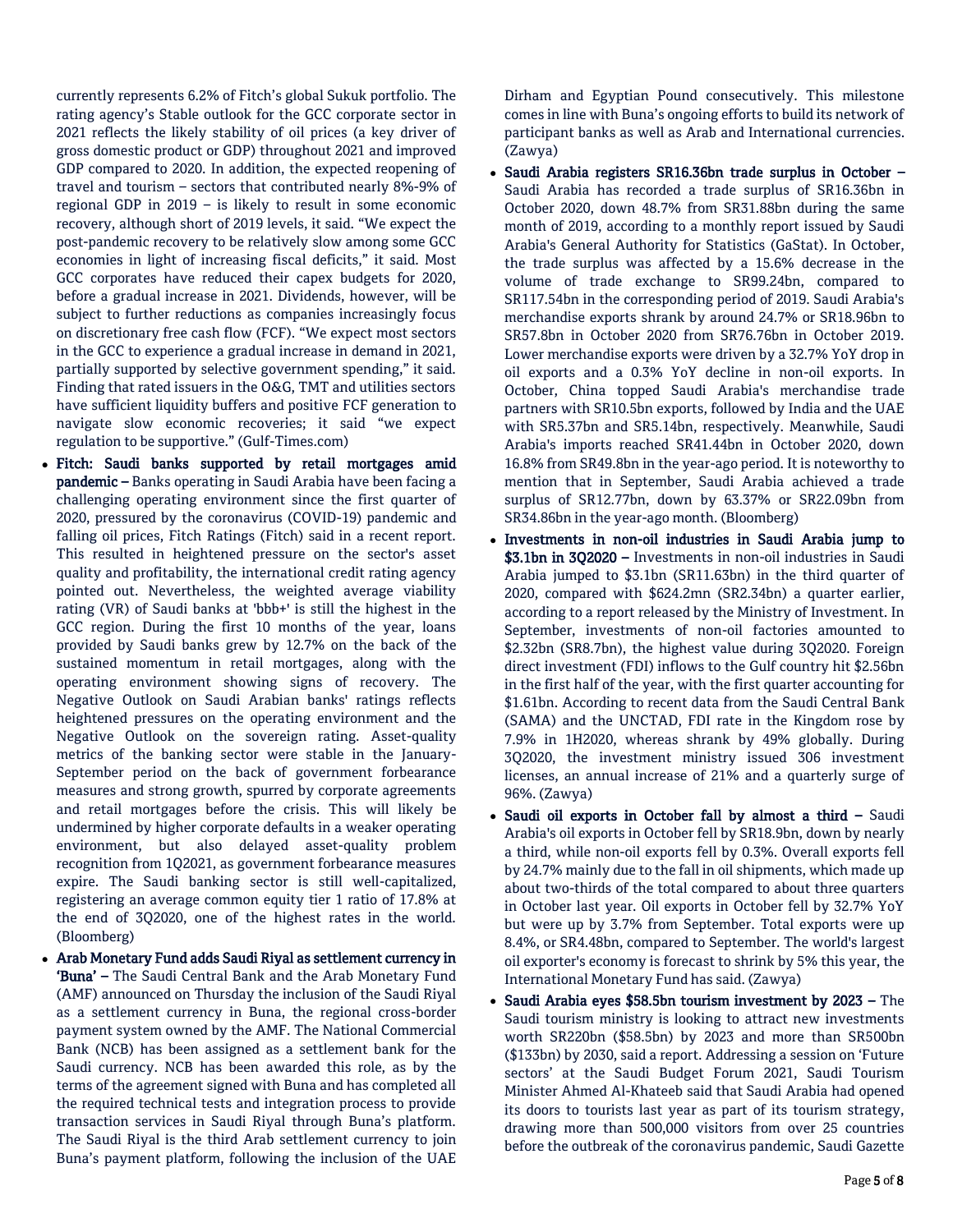reported. "The tourism sector in the kingdom constitutes 3.5 per cent of the total gross domestic product (GDP), and we aim to raise it to 10%. We have pumped huge investments into giant tourist projects, such as NEOM, Qiddiya, the Red Sea, and Diriyah Gate. We have made coordination with banks and the Tourism Development Fund to finance parts of these projects, in addition to attracting private sector investments," he said. Al-Khateeb also pointed out that hotel occupancy in the kingdom has increased to more than 80% with the return of the domestic tourism industry to normalcy, the report said. (Zawya)

- Saudi's CMA approves Aljazira Takaful's capital hike to merge with Solidarity – The Capital Market Authority (CMA) approved Aljazira Takaful Taawuni Company's (Aljazira Takaful) request to increase its capital from SR350mn to SR470.6mn by issuing 12.1mn ordinary shares to merge with Solidarity Saudi Takaful Company. The merger will be carried out through a securities exchange offer, the CMA said in a statement on Wednesday. In August 2020, Aljazira Takaful inked a binding merger agreement with Solidarity Saudi Takaful to acquire its entire issued shares. (Zawya)
- Yansab's board proposes 12.5% dividends for 2H2020 The board of Yanbu National Petrochemical Company (Yansab) has recommended paying out cash dividends to shareholders, equivalent to 12.5% of the nominal value, for the 2H2020. The cash dividend distribution settles at SR1.25 per share, aggregating at an amount of SR703.13mn, according to the company's disclosure to the Saudi Stock Exchange (Tadawul) on Thursday. Hence, the cash dividend will be distributed over 562.5mn shares. The cash dividends will be paid out to the shareholders holding the company's shares on the eligibility date and enrolled in the company's register at Securities Depository Center Company (Edaa) by the end of the second trading day following the day of the ordinary general meeting (OGM), which will be announced later. (Bloomberg)
- JADCO's board recommends 2.5% dividends for 2H2020 AlJouf Agricultural Development Company's (JADCO) board has recommended paying out cash dividends, equivalent to 2.5% of the nominal value, for the second half of 2020. The cash dividend distribution stands at SR0.25 per share, aggregating at an amount of SR7.5mn, according to the company's disclosure to the Saudi Stock Exchange (Tadawul) on Thursday. The company will announce the distribution date later. (Bloomberg)
- UAE sees 7.7% lower outward personal remittances in 3Q2020 The UAE recorded a 7.7% decline in outward personal remittances to AED40.1bn during the third quarter of 2020, compared to AED43.4bn in the same period of 2019. The outward personal remittances settled through exchange houses accounted for 70% of the total remittances, followed by the UAE banks, according the quarterly economic review of the Central Bank of the UAE (CBUAE). The transfers through exchange houses retreated by AED6.9bn, while outward remittances through banks rose by AED3.6bn. India topped the remittance recipient list for outward personal remittances from the UAE with AED12.4bn, representing 30.8% of the total remittances. It is noteworthy to mention that during the second quarter of 2020, the outward personal remittances from the

UAE decreased by 10.3% to AED38.2bn, compared to AED42.6bn in the year-ago period. (Bloomberg)

- Dubai economy forecast to grow by 4% in 2021 Dubai is expected to grow by 4% next year following a quick economic recovery due to effective policy measures introduced by the government to contain the COVID-19 pandemic. Economic growth in Dubai declined by 10.8% during the first half of 2020 and is expected to end the year with a 6.2% contraction due to the government's swift response to the pandemic and its strong economic fundamentals that have paved the way for rapid recovery, according to a handout issued by Dubai Media Office on Wednesday. During the period between March and October this year, the Government of Dubai launched four stimulus packages worth AED6.8bn to mitigate the impact of confinement measures in the Emirate that ultimately helped offset the shock and repercussions in the form of job losses or disruptions to businesses. (Zawya)
- CFO: Tabreed's loans amount to AED7bn The loan size of National Central Cooling Company (Tabreed) reached around AED7bn, which will be repaid as planned, the Chief Financial Officer (CFO) of Tabreed, Adel Salem Al Wahedi said. Al Wahedi expected the company will witness an increase in its profits in the upcoming year. Tabreed's CFO further remarked that the company is considering expansion opportunities in the UAE, the Gulf region, and other promising markets, as part of its objective to increase its projects. He added that the coronavirus (COVID-19) pandemic has a minor impact on the company. (Bloomberg)
- Japanese groups win contract to build \$1.16bn WTE Dubai plant – Japanese trading house Itochu and engineering company Hitachi Zosen have won the contract to build and operate one of the world's largest waste-to-energy plants in Dubai, being set up at an investment of \$1.16bn, said a report. The 200MW facility will generate electricity by burning trash from households in the UAE city. It will be able to process about 6,000 tons per day, with an annual capacity of 1.9mn tons, equivalent to roughly half the city's waste, reported Nikkei Asia. Once the plant gets completed in 2024, Itochu and HZI will operate it for 35 years. The plant will produce enough power for 140,000 households, with an efficiency of about 30%, among the highest in the world for this type of facility, stated the report. As per the deal, Itochu will own 20%, HZI 10% and state-linked Dubai Holding 31%. The remainder will split among three companies. (Zawya)
- Abu Dhabi Ports makes strong case for continued FDI The world's most competitive industrial parks are also the most inviting and readily predictable for tenants, according to a whitepaper released by Abu Dhabi Ports, a port operator that owns, manages and operates 11 ports and terminals in the UAE and Guinea. The whitepaper titled 'Key considerations in industrial park selection – bringing predictability to long-term capital-intensive investment', addresses key factors for local and global manufacturers preparing to set up in any one of the close to 100 industrial parks active across the Middle East and North Africa (MENA) region, said a press release issued on Thursday by Abu Dhabi Ports that also owns 555 sqkm of industrial and commercial land in the UAE under its Industrial Cities and Free Zone cluster. At present, the Middle East is rich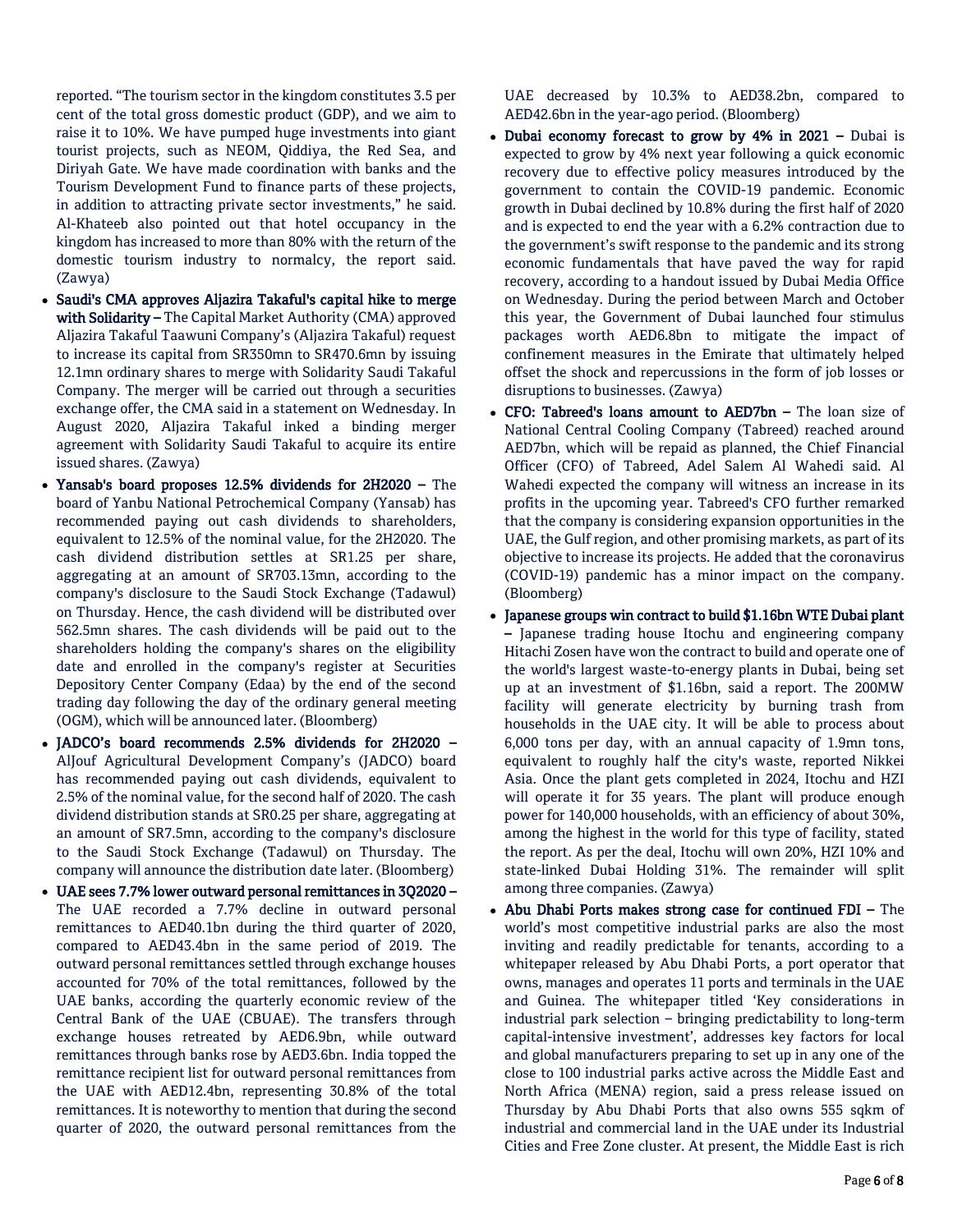with industrial parks, but the UAE leads the field with 47 such zones. It is followed by Jordan with 16, Saudi Arabia and Egypt with 10 each, Oman with five, Kuwait with four and Bahrain three, the whitepaper reads. (Zawya)

- CSD registers Easy Lease for listing on ADX The Clearing, Settlement, Depository, and Registry Services Department (CSD) has registered the shares of Easy Lease Motor Cycle Rental to prepare for its listing and trading at the Abu Dhabi Securities Exchange (ADX) on December 27, 2020. Brokers and custodians will transfer the company's shares from the shareholders' CSD accounts to the trading accounts starting from today, according to a press release on Thursday. (Bloomberg)
- ADNOC maintains crude supply cut to Asia in February According to sources, Abu Dhabi National Oil Company (ADNOC) has maintained its crude oil supply cut to its term customers in Asia steady in February 2021, compared to January. This decision is in line with OPEC+ agreement to cut crude oil production. ADNOC will decrease its customers' February term supplies for Murban and Das crude by 18% to 20% and for Umm Lulu by 5%. In addition, Upper Zakum crude supplies will decline by 18% in February. For January, ADNOC eased supply cuts, in line with the OPEC+ agreement, to raise production by 500,000 barrels per day. OPEC+ meeting is scheduled to be held on January 4 to study whether or not it will increase February output further. (Bloomberg)
- ADX announces AED23.6mn deals on Zee Stores' shares The Abu Dhabi Securities Exchange (ADX) announced 20 big deals worth AED23.6mn on the shares of Zee Stores, a retail subsidiary of International Holdings Company (IHC). The deals were executed on 7.8mn of Zee Stores' shares, accounting for 7.8% of the company's shares. (Bloomberg)
- Capital Intelligence affirms National Industries' bond ratings; outlook Negative – Capital Intelligence Rating has affirmed the ratings of KD25mn senior unsecured bond and KD30mn senior unsecured bond of National Industries Group Holding (National Industries) at 'BBB' and 'BBB-', respectively, with a Negative outlook. The KD25mn unsecured bond will be matured in December 2021, while the KD30mn unsecured bond will be matured in February 2025, according to the company's disclosure to Boursa Kuwait and Dubai Financial Market (DFM) on Thursday. The ratings reflect the company's ability to make both interest payments and principal. The international rating agency has revised its outlook for both ratings from Stable to Negative due to the coronavirus (COVID-19) impact on the company's financial performance and flexibility. The ratings do not have an impact on the company's profits and loss account. (Bloomberg)
- Bahrain's Tamkeen disburses around \$2.2bn for private sector development – Tamkeen, the labor fund authority, has injected nearly BHD830mn (around \$2.2bn) into the development of the private sector since its establishment in 2006. A report by the government agency said it provides support to the private sector through several packages designed to meet the needs of enterprises and individuals, which the business development and the training and wage support programs fall under. The authority's mandate is making the private sector as the main engine of the national economy, while ensuring that Bahraini

citizens are the first choice in the labor market. Tamkeen has spent more than BHD193mn to support 13,659+ enterprises through the business development program, which was launched in 2009. The support consisted of financial grants to private sectors enterprises of all sizes to support their operational costs or cover the costs of the materials and machines they need. (Zawya)